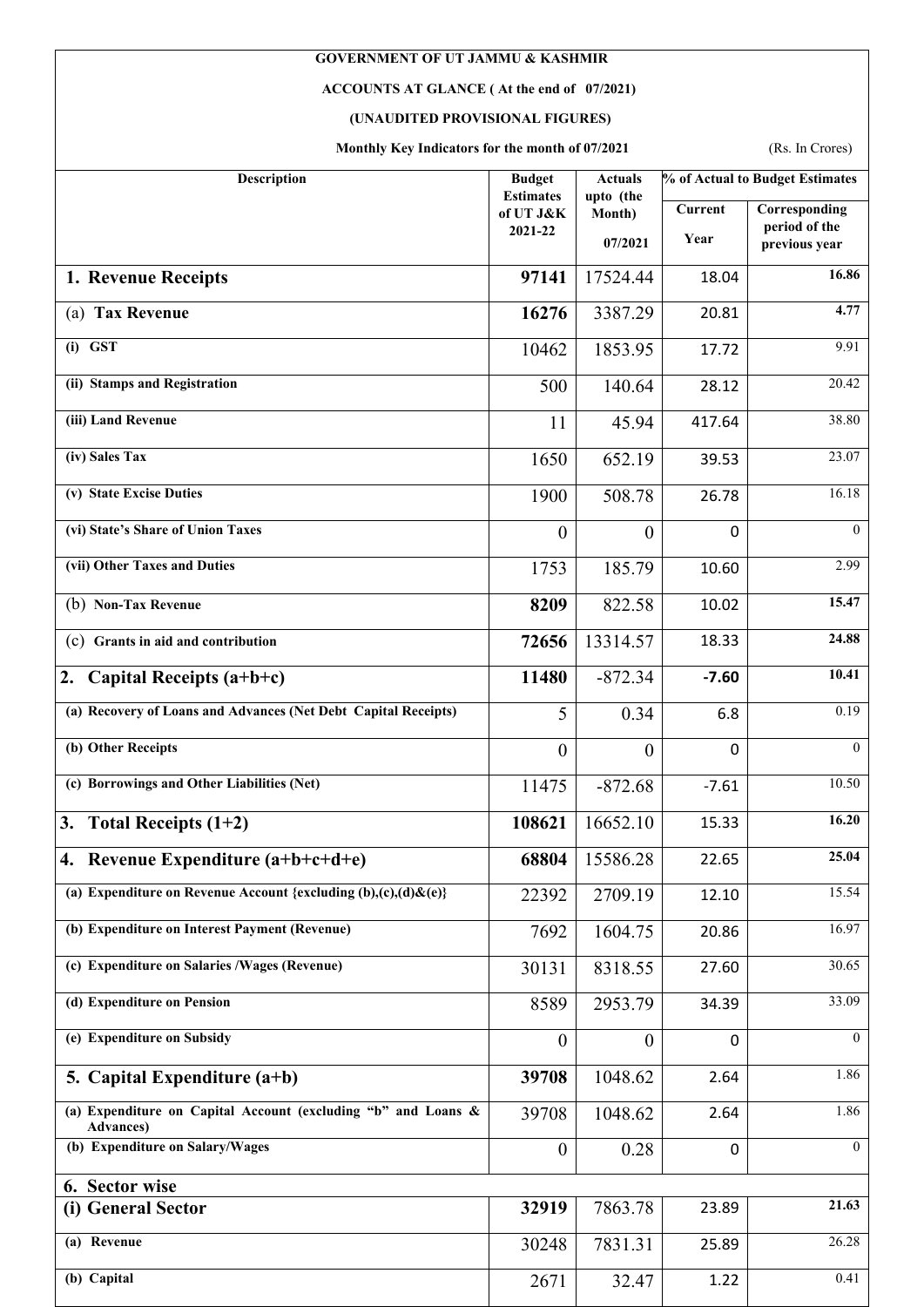| (ii) Social Sector                                                     | 39061        | 5895.09   | 15.09    | 20.18        |
|------------------------------------------------------------------------|--------------|-----------|----------|--------------|
|                                                                        |              |           |          |              |
| (a) Revenue                                                            | 24828        | 5654.03   | 22.77    | 26.66        |
| (a) Capital                                                            | 14233        | 241.06    | 1.69     | 0.51         |
| (ii) Economic Sector                                                   | 32258        | 2876.04   | 8.91     | 8.52         |
| (a) Revenue                                                            | 13728        | 2100.95   | 15.30    | 18.38        |
| (b) Capital                                                            | 18530        | 775.09    | 4.18     | 3.21         |
| (iv) Grants-in-aid Contribution                                        | $\mathbf{0}$ | $\theta$  | $\Omega$ | $\mathbf{0}$ |
| 7. Total Expenditure $(4+5)$                                           | 108512       | 16634.90  | 15.33    | 16.20        |
| 8. Loans and Advances Disbursed                                        | 109          | 17.20     | 15.78    | 23.12        |
| 9. Revenue Surplus $(+)/$ Deficit $(-)$ (1-4)                          | 28337        | 1938.16   | 6.84     | $-1.17$      |
| Fiscal Surplus $(+)/$ Deficit $(-)$ $[(1+2(a)+2(b)]-[7+8)]$<br>10.     | 11475        | $-872.68$ | $-7.61$  | 10.50        |
| 11.<br>PrimarySurplus(+)/Deficit(-)[{1+2(a)+2(b)}]-[{4(a+c+d+e)}+ 5+8] | 3783         | 732.07    | 19.35    | $-2.82$      |

Sr. Accounts Officer (Book Section)

| <b>Monthly Trend</b>                   |                    |                                 |                |                 |  |  |  |
|----------------------------------------|--------------------|---------------------------------|----------------|-----------------|--|--|--|
|                                        |                    | (Format of Progressive Figures) |                | (Rs. In Crores) |  |  |  |
|                                        |                    | <b>Revenue Receipts</b>         |                |                 |  |  |  |
|                                        | <b>Tax Revenue</b> |                                 |                |                 |  |  |  |
| <b>Month</b><br>2020-2021<br>2021-2022 |                    |                                 |                |                 |  |  |  |
|                                        | <b>Monthly</b>     | Progressive                     | <b>Monthly</b> | Progressive     |  |  |  |
| April                                  | 1104.73            | 1104.73                         | 106.68         | 106.68          |  |  |  |
| May                                    | 477.46             | 1582.19                         | 291.42         | 398.10          |  |  |  |
| June                                   | 738.89             | 2321.08                         | 525.34         | 923.44          |  |  |  |
| July                                   | 1066.21            | 3387.29                         | 721.10         | 1644.54         |  |  |  |
| August                                 |                    |                                 | 713.32         | 2357.86         |  |  |  |
| September                              |                    |                                 | 760.80         | 3118.66         |  |  |  |
| October                                |                    |                                 | 911.41         | 4030.07         |  |  |  |
| November                               |                    |                                 | 830.99         | 4861.06         |  |  |  |
| December                               |                    |                                 | 850.24         | 5711.30         |  |  |  |
| January                                |                    |                                 | 829.36         | 6540.66         |  |  |  |
| February                               |                    |                                 | 1010.07        | 7550.73         |  |  |  |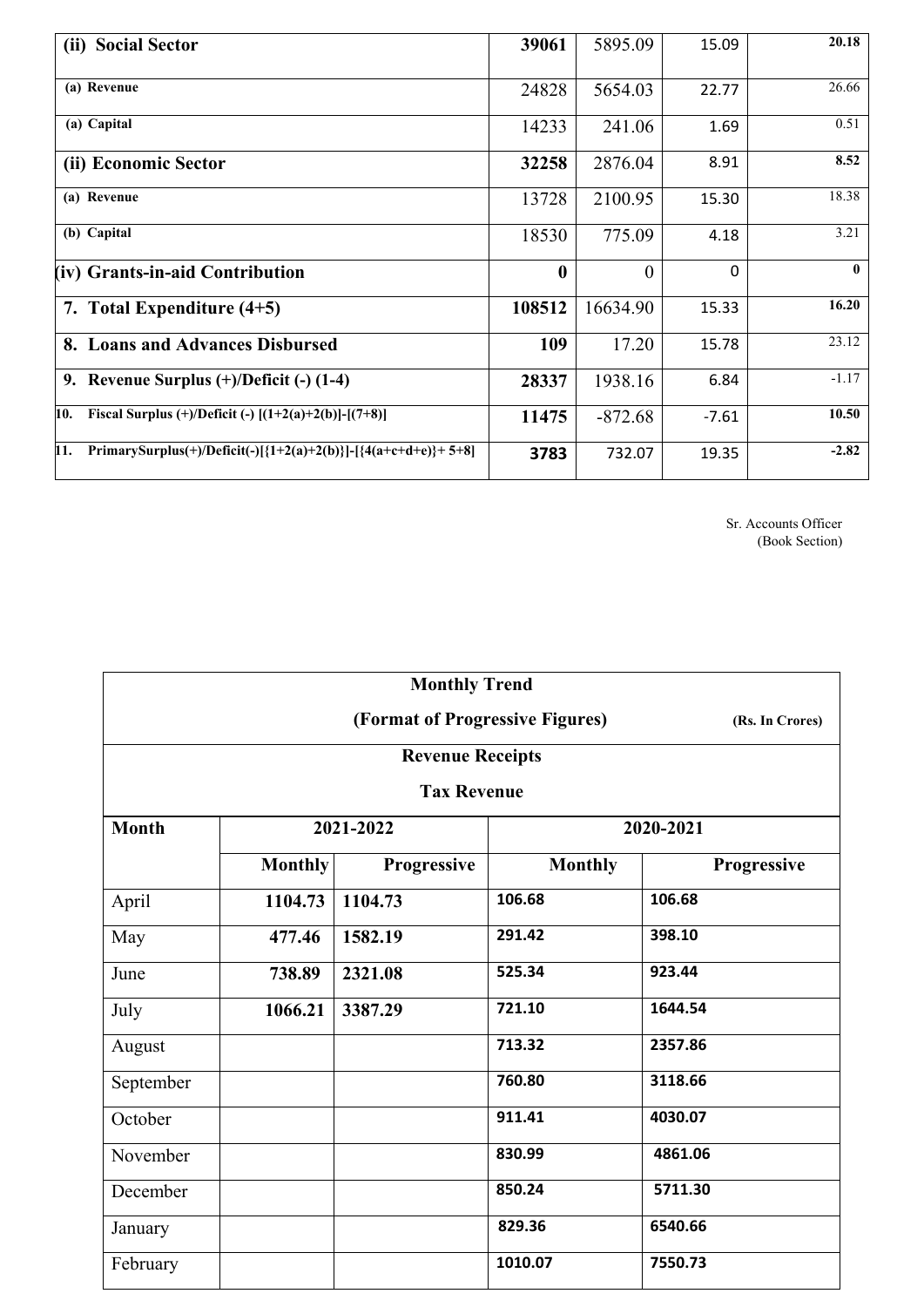| March         |  | 1008.12 | 8558.85 |
|---------------|--|---------|---------|
| March (Suppl. |  |         |         |

| <b>Monthly Trend</b>    |                                 |                        |                |             |  |  |
|-------------------------|---------------------------------|------------------------|----------------|-------------|--|--|
|                         | (Format of Progressive Figures) |                        |                |             |  |  |
| <b>Revenue Receipts</b> |                                 |                        |                |             |  |  |
|                         |                                 | <b>Non-Tax Revenue</b> |                |             |  |  |
| <b>Month</b>            |                                 | 2021-2022              |                | 2020-2021   |  |  |
|                         | <b>Monthly</b>                  | Progressive            | <b>Monthly</b> | Progressive |  |  |
| April                   | 194.23                          | 194.23                 | 113.73         | 113.73      |  |  |
| May                     | 148.65                          | 342.88                 | 88.26          | 201.99      |  |  |
| June                    | 223.25                          | 566.13                 | 230.50         | 432.49      |  |  |
| July                    | 256.45                          | 822.58                 | 196.50         | 628.99      |  |  |
| August                  |                                 |                        | 312.24         | 941.23      |  |  |
| September               |                                 |                        | 300.91         | 1242.14     |  |  |
| October                 |                                 |                        | 801.31         | 2043.45     |  |  |
| November                |                                 |                        | 262.76         | 2306.21     |  |  |
| December                |                                 |                        | 271.76         | 577.97      |  |  |
| January                 |                                 |                        | 270.86         | 2848.83     |  |  |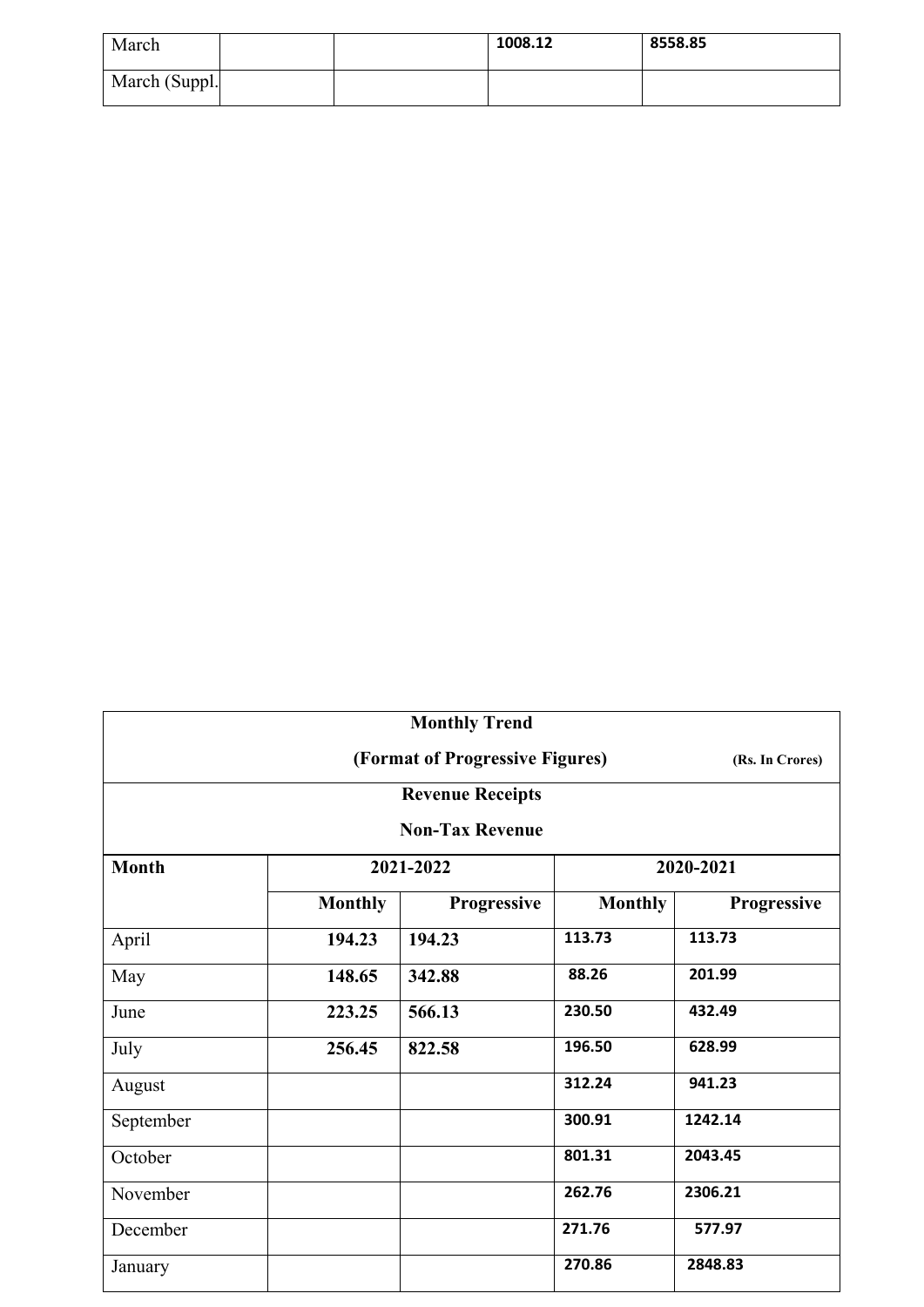| February       |  | 351.61  | 3200.44 |
|----------------|--|---------|---------|
| March          |  | 1194.55 | 4394.99 |
| March (Suppl.) |  |         |         |

| <b>Monthly Trend</b> |                                 |                                       |                |                    |  |  |  |
|----------------------|---------------------------------|---------------------------------------|----------------|--------------------|--|--|--|
|                      | (Format of Progressive Figures) |                                       |                |                    |  |  |  |
|                      | <b>Revenue Receipts</b>         |                                       |                |                    |  |  |  |
|                      |                                 | <b>Grants-in-aid and Contribution</b> |                |                    |  |  |  |
| <b>Month</b>         | 2020-2021                       |                                       |                |                    |  |  |  |
|                      | <b>Monthly</b>                  | <b>Progressive</b>                    | <b>Monthly</b> | <b>Progressive</b> |  |  |  |
| April                | 3262.55                         | 3262.55                               | $\mathbf{0}$   | $\mathbf 0$        |  |  |  |
| May                  | 2439.11                         | 5701.66                               | 5476.72        | 5476.72            |  |  |  |
| June                 | 5587.67                         | 11289.33                              | 2747.23        | 8223.95            |  |  |  |
| July                 | 2025.24                         | 13314.57                              | 4861.07        | 13085.02           |  |  |  |
| August               |                                 |                                       | 465.78         | 13550.80           |  |  |  |
| September            |                                 |                                       | 2388.78        | 15939.58           |  |  |  |
| October              |                                 |                                       | 3450.48        | 19390.06           |  |  |  |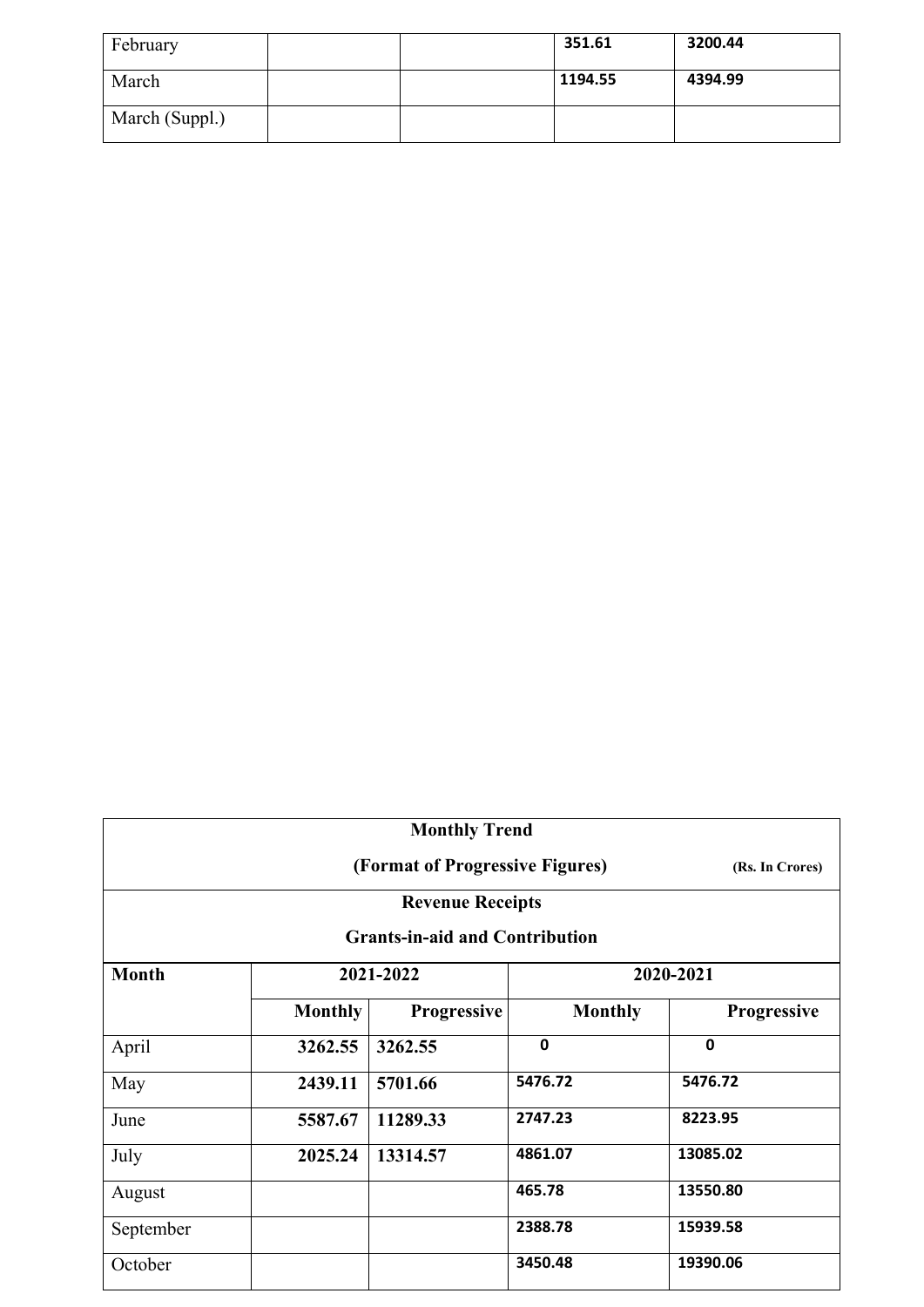| November       |  | 2829.44 | 22219.50 |
|----------------|--|---------|----------|
| December       |  | 3751.47 | 25970.97 |
| January        |  | 5585.75 | 31556.72 |
| February       |  | 5198.70 | 36755.42 |
| March          |  | 5287.95 | 42043.37 |
| March (Suppl.) |  |         |          |

| <b>Monthly Trend</b> |                                                    |                                       |                |                    |  |  |  |
|----------------------|----------------------------------------------------|---------------------------------------|----------------|--------------------|--|--|--|
|                      | (Format of Progressive Figures)<br>(Rs. In Crores) |                                       |                |                    |  |  |  |
|                      |                                                    | <b>Capital Receipts</b>               |                |                    |  |  |  |
|                      |                                                    | <b>Recovery of Loans and Advances</b> |                |                    |  |  |  |
| <b>Month</b>         |                                                    | 2021-2022                             |                | 2020-2021          |  |  |  |
|                      | <b>Monthly</b>                                     | Progressive                           | <b>Monthly</b> | <b>Progressive</b> |  |  |  |
| April                | 0.10                                               | 0.10                                  | 0.02           | 0.02               |  |  |  |
| May                  | 0.12                                               | 0.22                                  | 0.04           | 0.06               |  |  |  |
| June                 | 0.04                                               | 0.26                                  | 0.04           | 0.10               |  |  |  |
| July                 | 0.08                                               | 0.34                                  | 0.07           | 0.17               |  |  |  |
| August               |                                                    |                                       | 0.02           | 0.19               |  |  |  |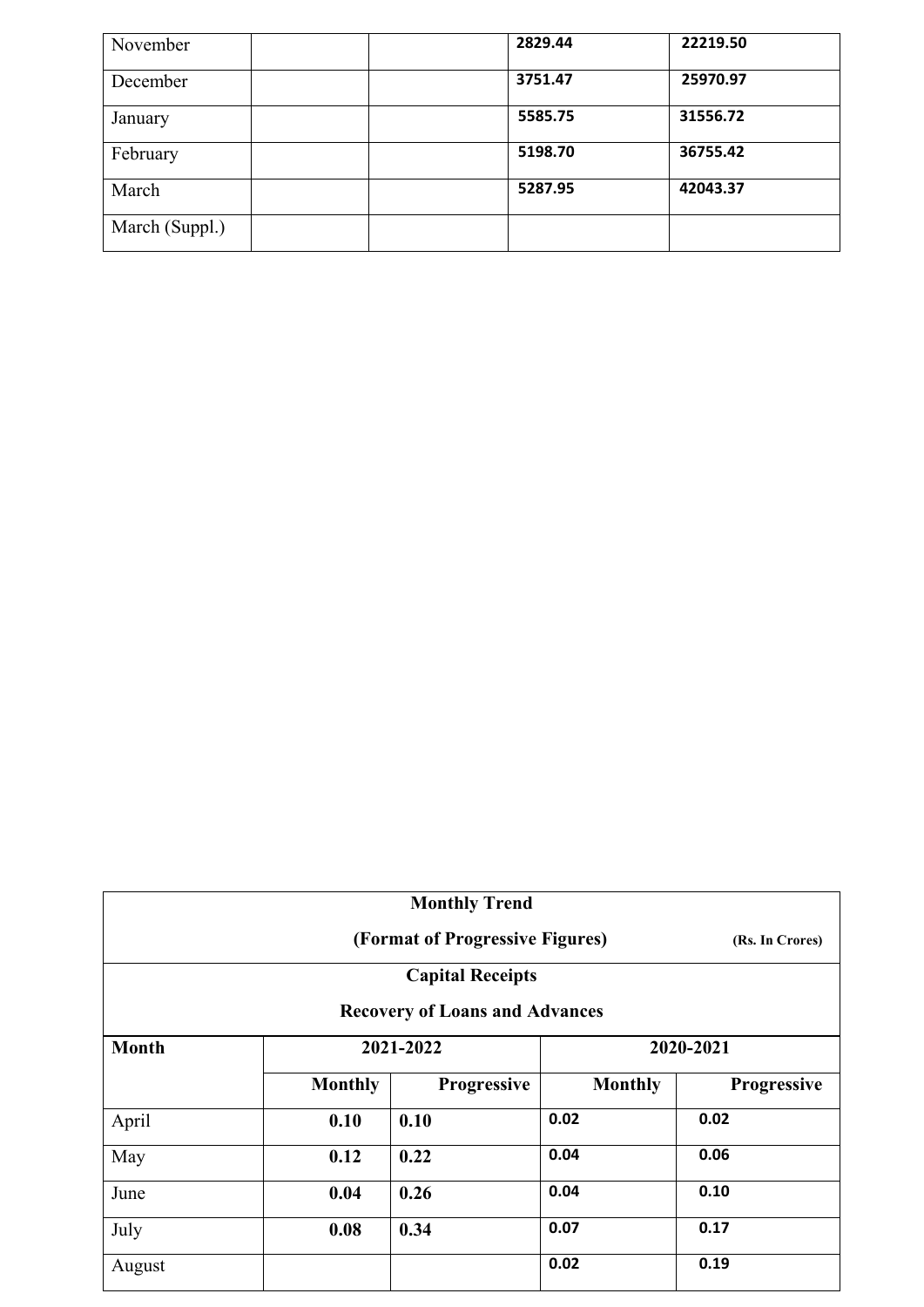| September      | 0.07 | 0.26 |
|----------------|------|------|
| October        | 0.05 | 0.31 |
| November       | 0.11 | 0.42 |
| December       | 1.32 | 1.74 |
| January        | 0.06 | 1.80 |
| February       | 0.06 | 1.86 |
| March          | 0.07 | 1.93 |
| March (Suppl.) |      |      |

| <b>Monthly Trend</b>                               |                  |                  |                |             |  |
|----------------------------------------------------|------------------|------------------|----------------|-------------|--|
| (Format of Progressive Figures)<br>(Rs. In Crores) |                  |                  |                |             |  |
| <b>Capital Receipts</b>                            |                  |                  |                |             |  |
| <b>Other Receipts</b>                              |                  |                  |                |             |  |
| <b>Month</b>                                       | 2021-2022        |                  |                | 2020-2021   |  |
|                                                    | <b>Monthly</b>   | Progressive      | <b>Monthly</b> | Progressive |  |
| April                                              | $\boldsymbol{0}$ | $\boldsymbol{0}$ | 0              | 0           |  |
| May                                                | $\boldsymbol{0}$ | $\boldsymbol{0}$ | $\mathbf 0$    | 0           |  |
| June                                               | $\boldsymbol{0}$ | $\boldsymbol{0}$ | $\mathbf 0$    | 0           |  |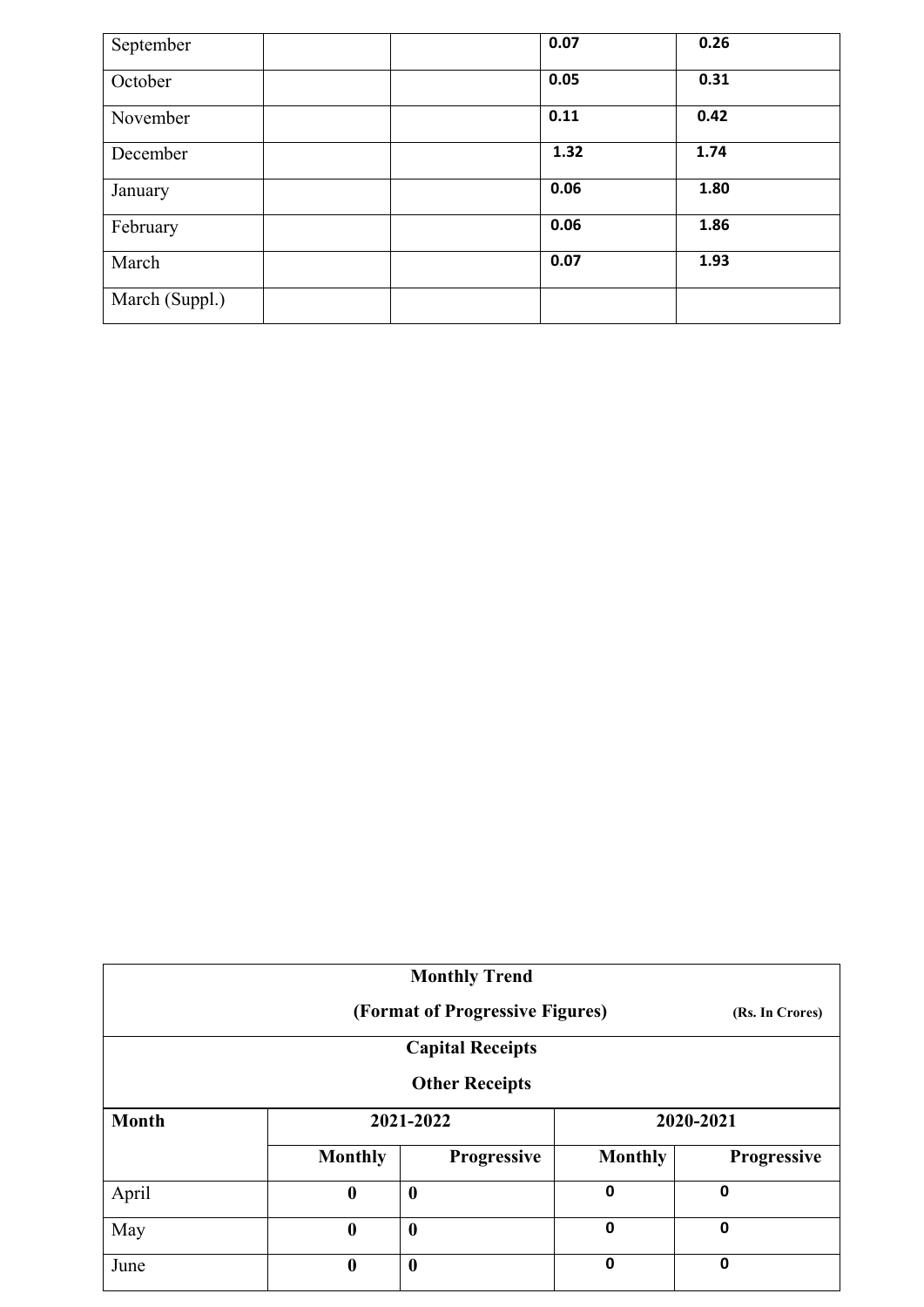| July           | $\boldsymbol{0}$ | $\boldsymbol{0}$ | $\mathbf 0$ | $\mathbf 0$ |
|----------------|------------------|------------------|-------------|-------------|
| August         |                  |                  | $\mathbf 0$ | $\mathbf 0$ |
| September      |                  |                  | $\mathbf 0$ | $\mathbf 0$ |
| October        |                  |                  | $\mathbf 0$ | $\mathbf 0$ |
| November       |                  |                  | $\mathbf 0$ | $\mathbf 0$ |
| December       |                  |                  | $\mathbf 0$ | $\mathbf 0$ |
| January        |                  |                  | $\mathbf 0$ | $\mathbf 0$ |
| February       |                  |                  | $\mathbf 0$ | $\mathbf 0$ |
| March          |                  |                  | $\mathbf 0$ | $\mathbf 0$ |
| March (Suppl.) |                  |                  |             |             |

|                                                    |                                                                       | <b>Monthly Trend</b>                    |          |           |  |  |  |
|----------------------------------------------------|-----------------------------------------------------------------------|-----------------------------------------|----------|-----------|--|--|--|
| (Format of Progressive Figures)<br>(Rs. In Crores) |                                                                       |                                         |          |           |  |  |  |
|                                                    |                                                                       | <b>Capital Receipts</b>                 |          |           |  |  |  |
|                                                    |                                                                       | <b>Borrowings and Other Liabilities</b> |          |           |  |  |  |
| <b>Month</b>                                       |                                                                       | 2021-2022                               |          | 2020-2021 |  |  |  |
|                                                    | <b>Monthly</b><br>Progressive<br><b>Monthly</b><br><b>Progressive</b> |                                         |          |           |  |  |  |
| April                                              | $-751.34$                                                             | $-751.34$                               | 3,085.47 | 3,085.47  |  |  |  |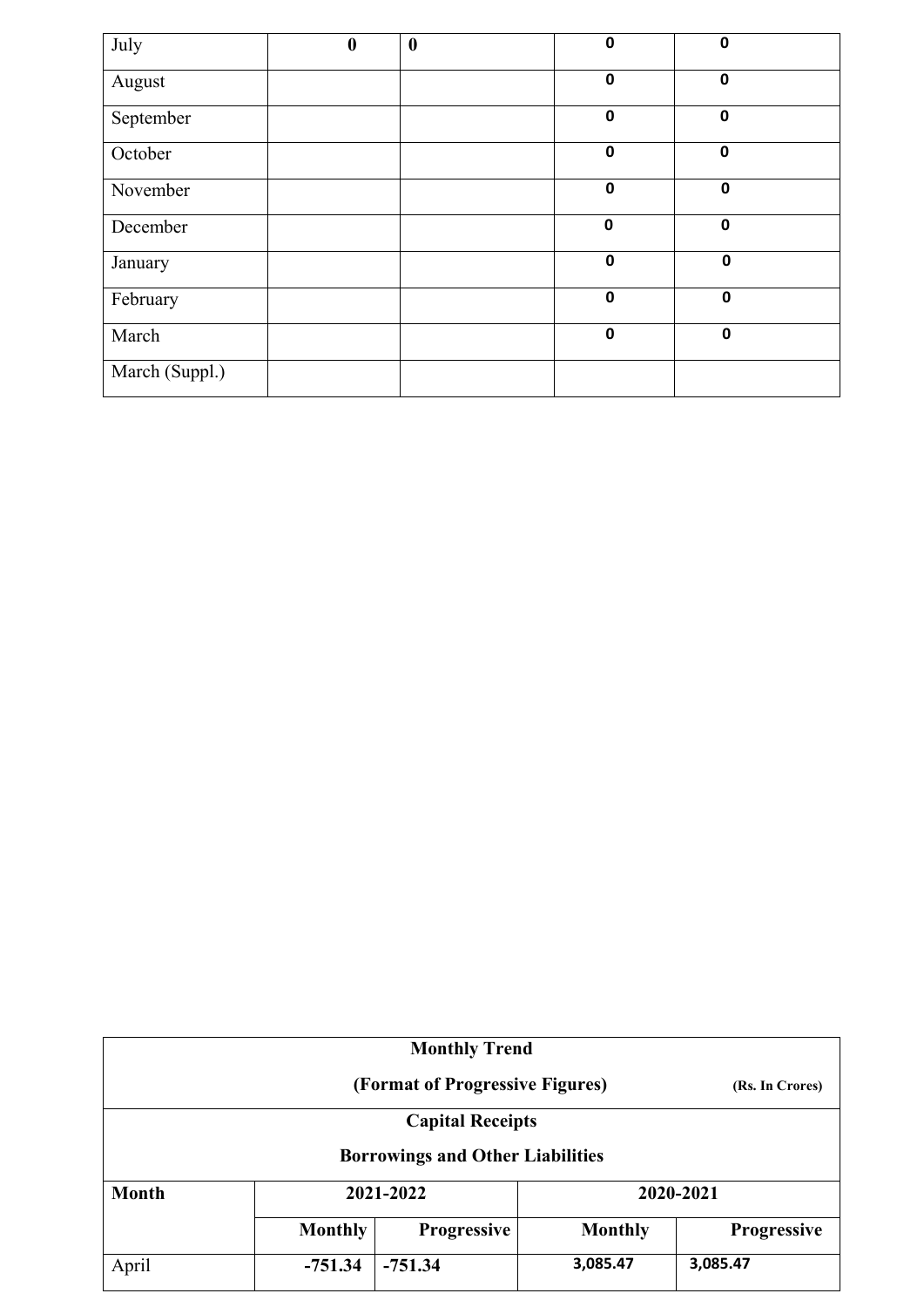| May            | $-534.39$  | 216.95     | $-2100.32$            | 985.15  |
|----------------|------------|------------|-----------------------|---------|
| June           | $-2482.97$ | $-2699.92$ | 51.73                 | 1036.88 |
| July           | $-1827.24$ | $-872.68$  | 38.27                 | 1075.15 |
| August         |            |            | 505.46                | 1580.61 |
| September      |            |            | 407.19                | 1987.80 |
| October        |            |            | 455.51                | 2443.31 |
| November       |            |            | 800.55                | 3243.86 |
| December       |            |            | 921.10                | 4164.96 |
| January        |            |            | 1441.<br>46           | 2723.50 |
| February       |            |            | 684.8<br>$\mathbf{1}$ | 2038.69 |
| March          |            |            | 4786.<br>38           | 6825.07 |
| March (Suppl.) |            |            |                       |         |

|  | <b>Monthly Trend</b> |  |
|--|----------------------|--|
|  |                      |  |
|  |                      |  |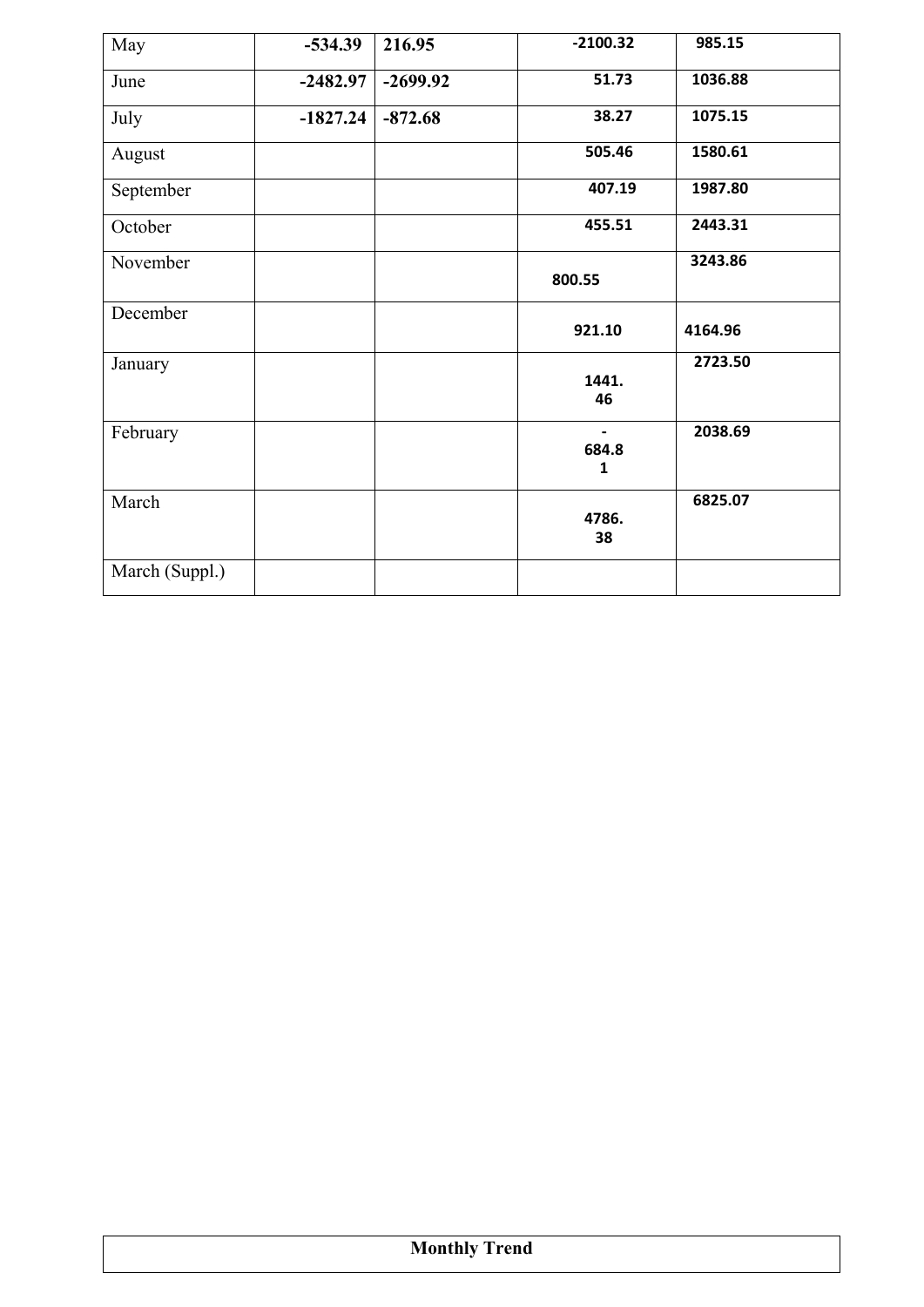|              | (Format of Progressive Figures) |             |                |             |  |  |  |  |  |
|--------------|---------------------------------|-------------|----------------|-------------|--|--|--|--|--|
|              | <b>Revenue Expenditure</b>      |             |                |             |  |  |  |  |  |
| <b>Month</b> |                                 | 2021-2022   |                | 2020-2021   |  |  |  |  |  |
|              | <b>Monthly</b>                  | Progressive | <b>Monthly</b> | Progressive |  |  |  |  |  |
| April        | 3812.11                         | 3812.11     | 3287.33        | 3287.33     |  |  |  |  |  |
| May          | 3730.41                         | 7542.52     | 3496.51        | 6783.84     |  |  |  |  |  |
| June         | 3482.18                         | 11024.70    | 3244.99        | 10028.83    |  |  |  |  |  |
| July         | 4561.58                         | 15586.28    | 5663.19        | 15692.02    |  |  |  |  |  |
| August       |                                 |             | 1564.81        | 17256.83    |  |  |  |  |  |
| September    |                                 |             | 3601.55        | 20858.38    |  |  |  |  |  |
| October      |                                 |             | 4780.74        | 25639.12    |  |  |  |  |  |
| November     |                                 |             | 3917.27        | 29556.39    |  |  |  |  |  |
| December     |                                 |             | 4687.46        | 34243.85    |  |  |  |  |  |
| January      |                                 |             | 4513.12        | 38756.97    |  |  |  |  |  |
| February     |                                 |             | 4752.17        | 43509.14    |  |  |  |  |  |
| March        |                                 |             | 7755.69        | 51264.83    |  |  |  |  |  |
| March (Supp  |                                 |             |                |             |  |  |  |  |  |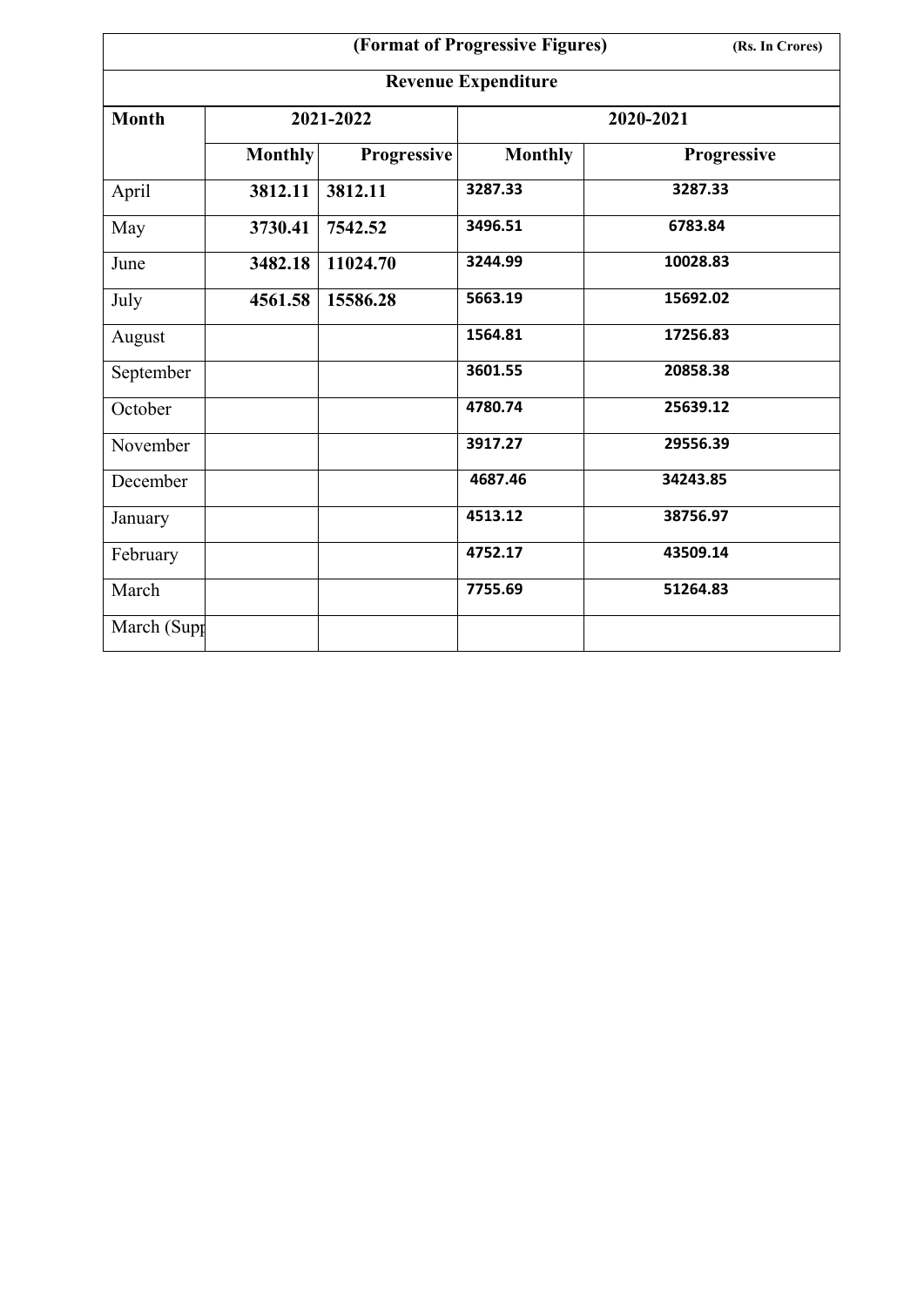|                                        |                                 | <b>Monthly Trend</b>       |                |             |  |  |  |
|----------------------------------------|---------------------------------|----------------------------|----------------|-------------|--|--|--|
|                                        | (Format of Progressive Figures) |                            |                |             |  |  |  |
|                                        |                                 | <b>Revenue Expenditure</b> |                |             |  |  |  |
| <b>Expenditure on Interest Payment</b> |                                 |                            |                |             |  |  |  |
| <b>Month</b>                           |                                 | 2021-2022                  |                | 2020-2021   |  |  |  |
|                                        | <b>Monthly</b>                  | Progressive                | <b>Monthly</b> | Progressive |  |  |  |
| April                                  | 447.74                          | 447.74                     | $\mathbf 0$    | $\mathbf 0$ |  |  |  |
| May                                    | 336.11                          | 783.85                     | 490.69         | 490.69      |  |  |  |
| June                                   | 292.07                          | 1075.92                    | 231.14         | 721.83      |  |  |  |
| July                                   | 528.83                          | 1604.75                    | 447.61         | 1169.44     |  |  |  |
| August                                 |                                 |                            | 318.62         | 1488.06     |  |  |  |
| September                              |                                 |                            | 489.37         | 1977.43     |  |  |  |
| October                                |                                 |                            | 312.48         | 2289.91     |  |  |  |
| November                               |                                 |                            | 222.33         | 2512.24     |  |  |  |
| December                               |                                 |                            | 316.74         | 2828.98     |  |  |  |
| January                                |                                 |                            | 508.71         | 3337.69     |  |  |  |
| February                               |                                 |                            | 419.97         | 3757.66     |  |  |  |
| March                                  |                                 |                            | 1187.02        | 4944.68     |  |  |  |
| March (Suppl.)                         |                                 |                            |                |             |  |  |  |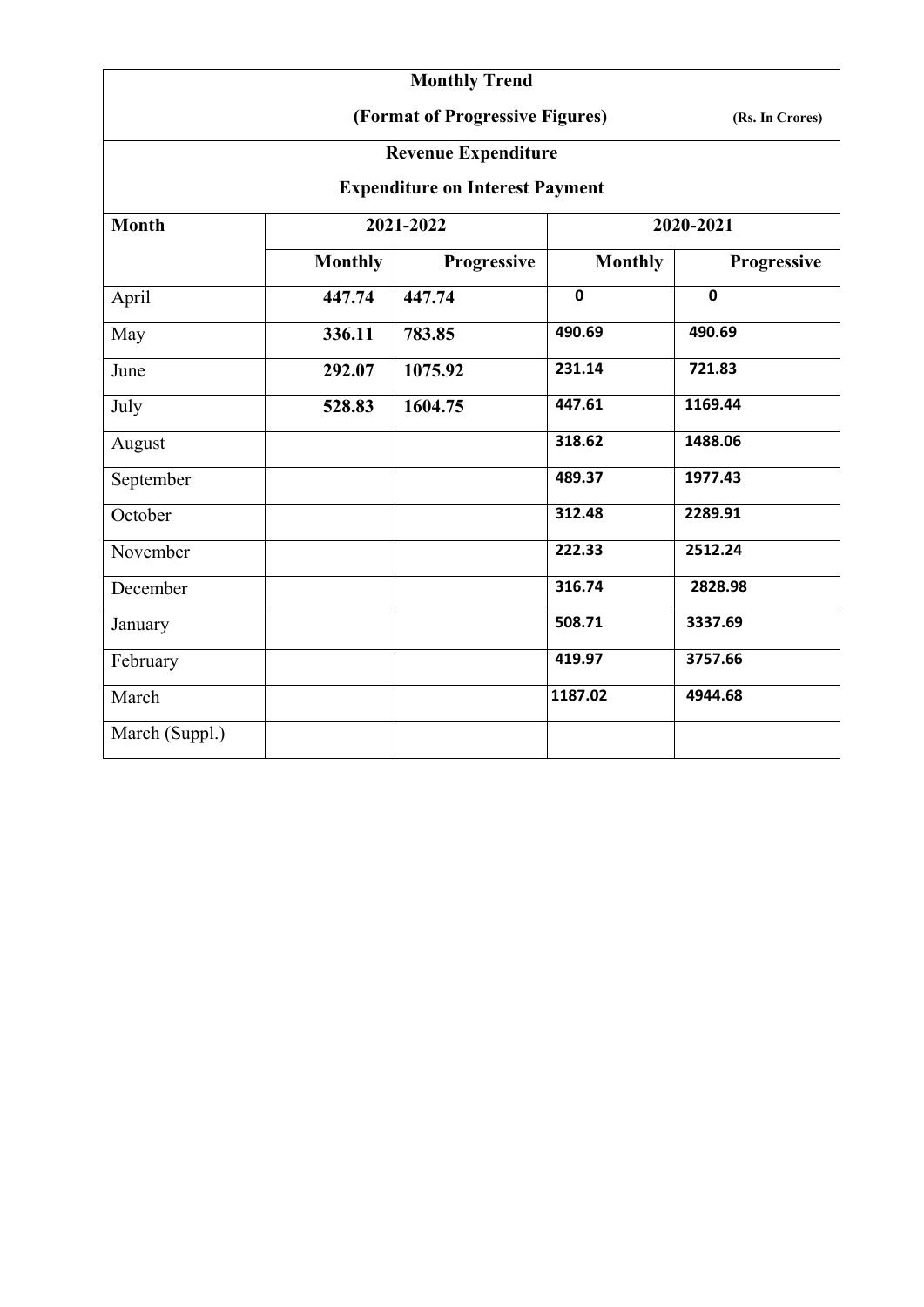|                |                                 | <b>Monthly Trend</b>                       |                |             |  |  |  |
|----------------|---------------------------------|--------------------------------------------|----------------|-------------|--|--|--|
|                | (Format of Progressive Figures) |                                            |                |             |  |  |  |
|                |                                 | <b>Revenue Expenditure</b>                 |                |             |  |  |  |
|                |                                 | <b>Expenditure on Salaries &amp; Wages</b> |                |             |  |  |  |
| <b>Month</b>   |                                 | 2021-2022                                  |                | 2020-2021   |  |  |  |
|                | <b>Monthly</b>                  | Progressive                                | <b>Monthly</b> | Progressive |  |  |  |
| April          | 2195.37                         | 2195.37                                    | 1934.32        | 1934.32     |  |  |  |
| May            | 2023.00                         | 4218.37                                    | 1913.73        | 3848.05     |  |  |  |
| June           | 2112.43                         | 6330.80                                    | 1985.96        | 5834.01     |  |  |  |
| July           | 1987.75                         | 8318.55                                    | 3536.70        | 9370.71     |  |  |  |
| August         |                                 |                                            | 401.54         | 9772.25     |  |  |  |
| September      |                                 |                                            | 1826.93        | 11599.18    |  |  |  |
| October        |                                 |                                            | 2060.47        | 13659.65    |  |  |  |
| November       |                                 |                                            | 1973.65        | 15633.30    |  |  |  |
| December       |                                 |                                            | 2055.12        | 17688.42    |  |  |  |
| January        |                                 |                                            | 1898.87        | 19587.29    |  |  |  |
| February       |                                 |                                            | 1957.55        | 21544.84    |  |  |  |
| March          |                                 |                                            | 2290.34        | 23835.18    |  |  |  |
| March (Suppl.) |                                 |                                            |                |             |  |  |  |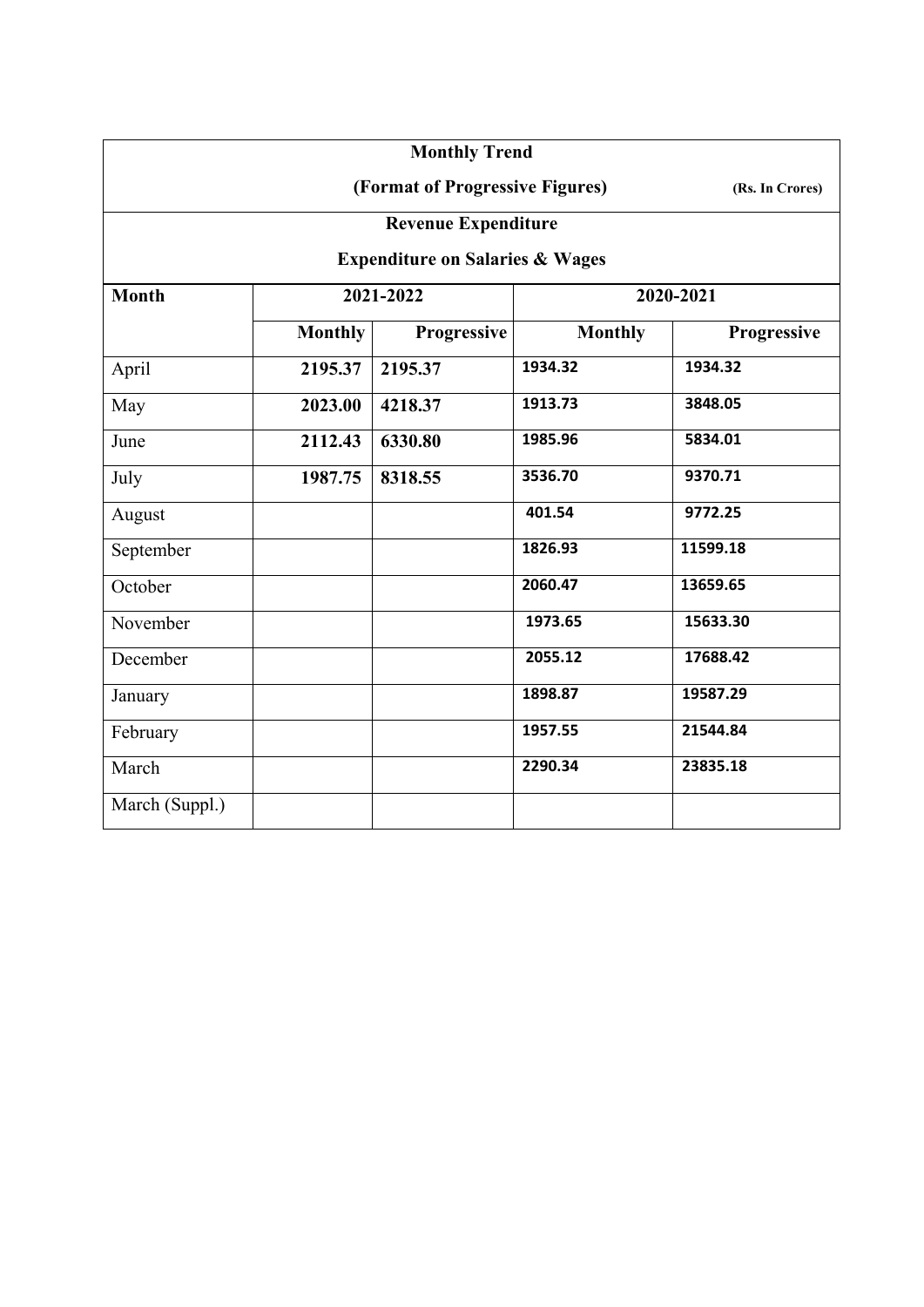|                |                               | <b>Monthly Trend</b>            |                |                 |  |  |  |  |
|----------------|-------------------------------|---------------------------------|----------------|-----------------|--|--|--|--|
|                |                               | (Format of Progressive Figures) |                | (Rs. In Crores) |  |  |  |  |
|                |                               | <b>Revenue Expenditure</b>      |                |                 |  |  |  |  |
|                | <b>Expenditure on Pension</b> |                                 |                |                 |  |  |  |  |
| <b>Month</b>   |                               | 2021-2022                       | 2020-2021      |                 |  |  |  |  |
|                | <b>Monthly</b>                | Progressive                     | <b>Monthly</b> | Progressive     |  |  |  |  |
| April          | 650.50                        | 650.50                          | 432.65         | 432.65          |  |  |  |  |
| May            | 520.97                        | 1171.47                         | 497.54         | 930.19          |  |  |  |  |
| June           | 514.75                        | 1686.22                         | 688.55         | 1618.74         |  |  |  |  |
| July           | 1267.57                       | 2953.79                         | 712.33         | 2331.07         |  |  |  |  |
| August         |                               |                                 | 591.88         | 2922.95         |  |  |  |  |
| September      |                               |                                 | 667.19         | 3590.14         |  |  |  |  |
| October        |                               |                                 | 1271.18        | 4861.32         |  |  |  |  |
| November       |                               |                                 | 865.10         | 572             |  |  |  |  |
|                |                               |                                 |                | 6.42            |  |  |  |  |
| December       |                               |                                 | 963.61         | 6690.03         |  |  |  |  |
| January        |                               |                                 | 1169.46        | 7859.49         |  |  |  |  |
| February       |                               |                                 | 761.31         | 8620.80         |  |  |  |  |
| March          |                               |                                 | 457.32         | 9078.12         |  |  |  |  |
| March (Suppl.) |                               |                                 |                |                 |  |  |  |  |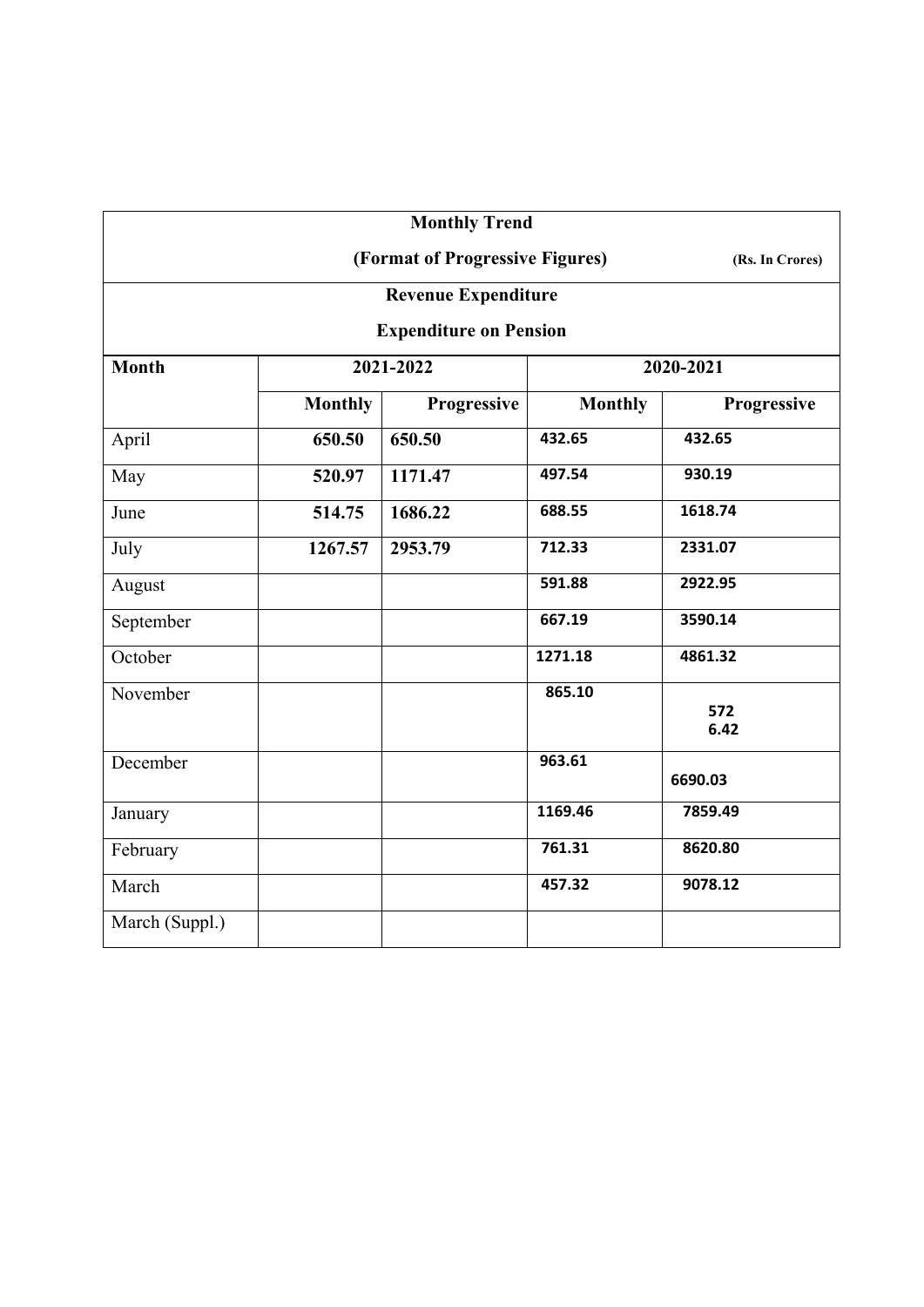|                |                                                    |                  |             | <b>Monthly Trend</b>          |             |  |  |  |
|----------------|----------------------------------------------------|------------------|-------------|-------------------------------|-------------|--|--|--|
|                | (Format of Progressive Figures)<br>(Rs. In Crores) |                  |             |                               |             |  |  |  |
|                | <b>Revenue Expenditure</b>                         |                  |             |                               |             |  |  |  |
|                |                                                    |                  |             | <b>Expenditure on Subsidy</b> |             |  |  |  |
| <b>Month</b>   | 2021-2022                                          |                  |             |                               | 2020-2021   |  |  |  |
|                | <b>Monthly</b>                                     |                  | Progressive | <b>Monthly</b>                | Progressive |  |  |  |
| April          | $\bf{0}$                                           | $\boldsymbol{0}$ |             | $\mathbf 0$                   | $\mathbf 0$ |  |  |  |
| May            | $\bf{0}$                                           | $\boldsymbol{0}$ |             | $\mathbf 0$                   | $\mathbf 0$ |  |  |  |
| June           | $\bf{0}$                                           | $\boldsymbol{0}$ |             | $\mathbf 0$                   | $\mathbf 0$ |  |  |  |
| July           | $\bf{0}$                                           | $\boldsymbol{0}$ |             | $\mathbf 0$                   | $\mathbf 0$ |  |  |  |
| August         |                                                    |                  |             | $\mathbf 0$                   | $\mathbf 0$ |  |  |  |
| September      |                                                    |                  |             | $\mathbf 0$                   | $\mathbf 0$ |  |  |  |
| October        |                                                    |                  |             | $\mathbf 0$                   | $\mathbf 0$ |  |  |  |
| November       |                                                    |                  |             | $\mathbf 0$                   | $\mathbf 0$ |  |  |  |
| December       |                                                    |                  |             | $\mathbf 0$                   | $\mathbf 0$ |  |  |  |
| January        |                                                    |                  |             | $\mathbf 0$                   | $\mathbf 0$ |  |  |  |
| February       |                                                    |                  |             | $\overline{\mathbf{0}}$       | $\mathbf 0$ |  |  |  |
| March          |                                                    |                  |             | $\mathbf 0$                   | $\mathbf 0$ |  |  |  |
| March (Suppl.) |                                                    |                  |             |                               |             |  |  |  |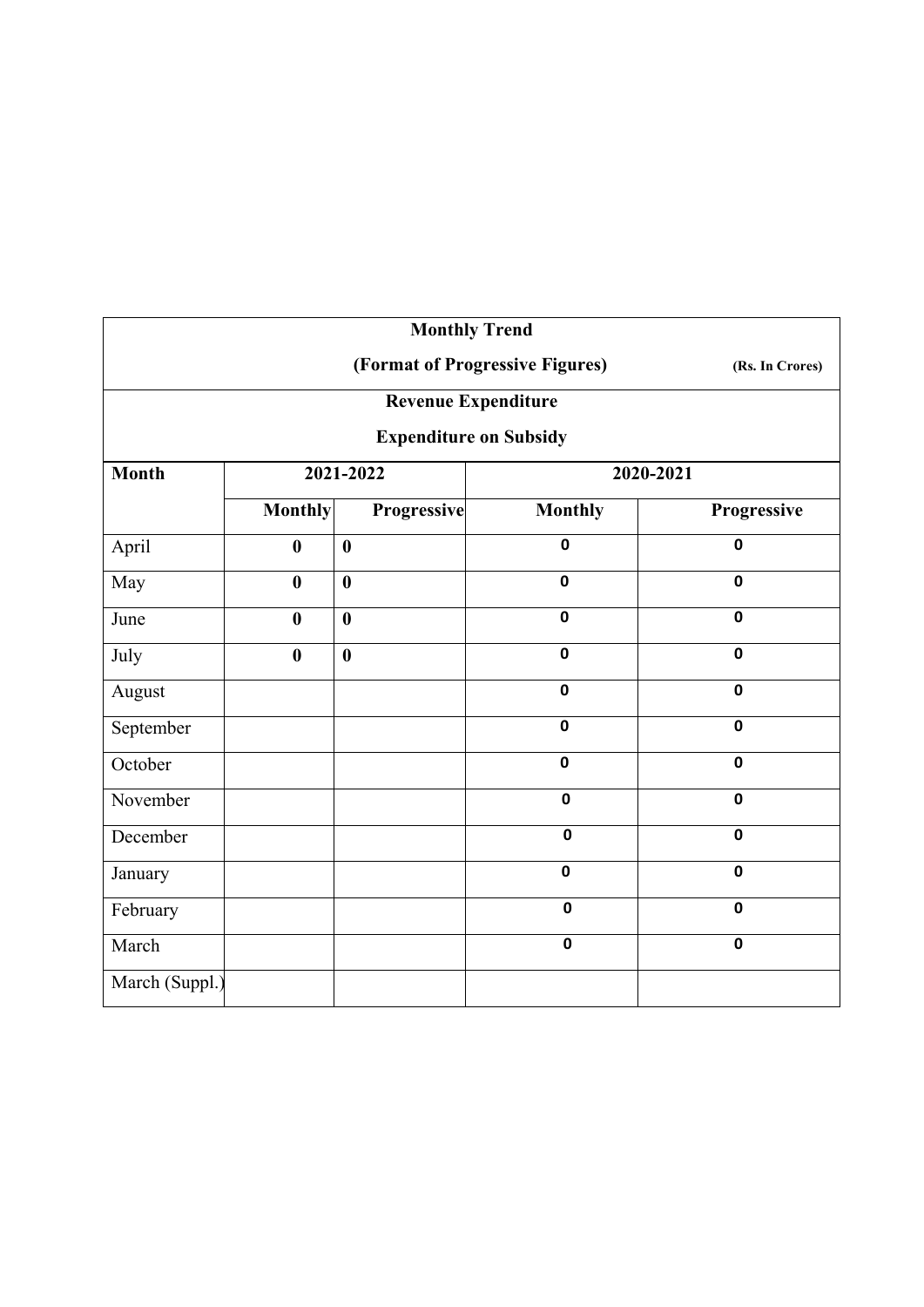|                |                                                    | <b>Monthly Trend</b>                  |                |             |  |  |  |  |
|----------------|----------------------------------------------------|---------------------------------------|----------------|-------------|--|--|--|--|
|                | (Format of Progressive Figures)<br>(Rs. In Crores) |                                       |                |             |  |  |  |  |
|                | <b>Capital Expenditure</b>                         |                                       |                |             |  |  |  |  |
|                |                                                    | <b>Expenditure on Capital Account</b> |                |             |  |  |  |  |
| <b>Month</b>   |                                                    | 2021-2022                             | 2020-2021      |             |  |  |  |  |
|                | <b>Monthly</b>                                     | Progressive                           | <b>Monthly</b> | Progressive |  |  |  |  |
| April          | $-1.84$                                            | $-1.84$                               | 17.83          | 17.83       |  |  |  |  |
| May            | 292.04                                             | 293.88                                | 245.67         | 263.50      |  |  |  |  |
| June           | 142.90<br>436.78                                   |                                       | 306.94         | 570.44      |  |  |  |  |
| July           | 611.84                                             | 1048.62                               | 149.37         | 719.81      |  |  |  |  |
| August         |                                                    |                                       | 429.08         | 1148.89     |  |  |  |  |
| September      |                                                    |                                       | 254.87         | 1403.76     |  |  |  |  |
| October        |                                                    |                                       | 830.52         | 2234.28     |  |  |  |  |
| November       |                                                    |                                       | 806.58         | 3040.86     |  |  |  |  |
| December       |                                                    |                                       | 1101.46        | 4142.32     |  |  |  |  |
| January        |                                                    |                                       | 72<br>6.69     | 4869.01     |  |  |  |  |
| February       |                                                    |                                       | 11<br>22.71    | 5991.72     |  |  |  |  |
| March          |                                                    |                                       | 45<br>06.02    | 10497.74    |  |  |  |  |
| March (Suppl.) |                                                    |                                       |                |             |  |  |  |  |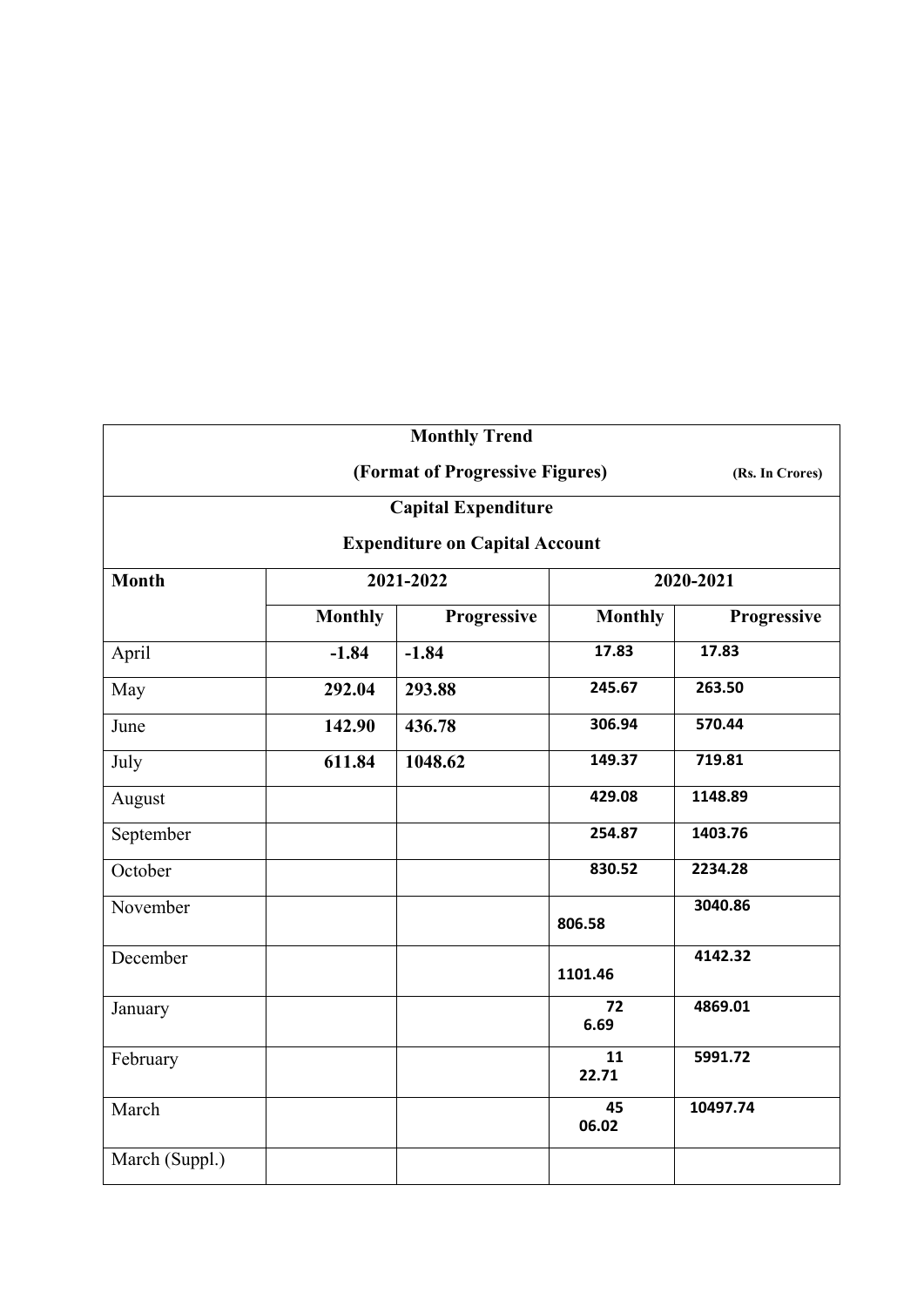|                |                                                    | <b>Monthly Trend</b>               |                |             |  |  |  |  |
|----------------|----------------------------------------------------|------------------------------------|----------------|-------------|--|--|--|--|
|                | (Format of Progressive Figures)<br>(Rs. In Crores) |                                    |                |             |  |  |  |  |
|                | <b>Capital Expenditure</b>                         |                                    |                |             |  |  |  |  |
|                |                                                    | <b>Expenditure on Salary/Wages</b> |                |             |  |  |  |  |
| <b>Month</b>   |                                                    | 2021-2022                          |                | 2020-2021   |  |  |  |  |
|                | <b>Monthly</b>                                     | Progressive                        | <b>Monthly</b> | Progressive |  |  |  |  |
| April          | $\boldsymbol{0}$                                   | $\bf{0}$                           | $\mathbf 0$    | $\mathbf 0$ |  |  |  |  |
| May            | $\boldsymbol{0}$                                   | $\boldsymbol{0}$                   | $\mathbf 0$    | $\mathbf 0$ |  |  |  |  |
| June           | $\boldsymbol{0}$                                   | $\bf{0}$                           | $\mathbf 0$    | $\mathbf 0$ |  |  |  |  |
| July           | 0.28                                               | 0.28                               | $\mathbf 0$    | $\mathbf 0$ |  |  |  |  |
| August         |                                                    |                                    | $\mathbf 0$    | $\mathbf 0$ |  |  |  |  |
| September      |                                                    |                                    | $\mathbf 0$    | $\mathbf 0$ |  |  |  |  |
| October        |                                                    |                                    | $\mathbf 0$    | $\mathbf 0$ |  |  |  |  |
| November       |                                                    |                                    | $\mathbf 0$    | $\mathbf 0$ |  |  |  |  |
| December       |                                                    |                                    | $\mathbf 0$    | $\mathbf 0$ |  |  |  |  |
| January        |                                                    |                                    | $\mathbf 0$    | $\mathbf 0$ |  |  |  |  |
| February       |                                                    |                                    | $\mathbf 0$    | $\mathbf 0$ |  |  |  |  |
| March          |                                                    |                                    | $\mathbf 0$    | 0.51        |  |  |  |  |
| March (Suppl.) |                                                    |                                    |                |             |  |  |  |  |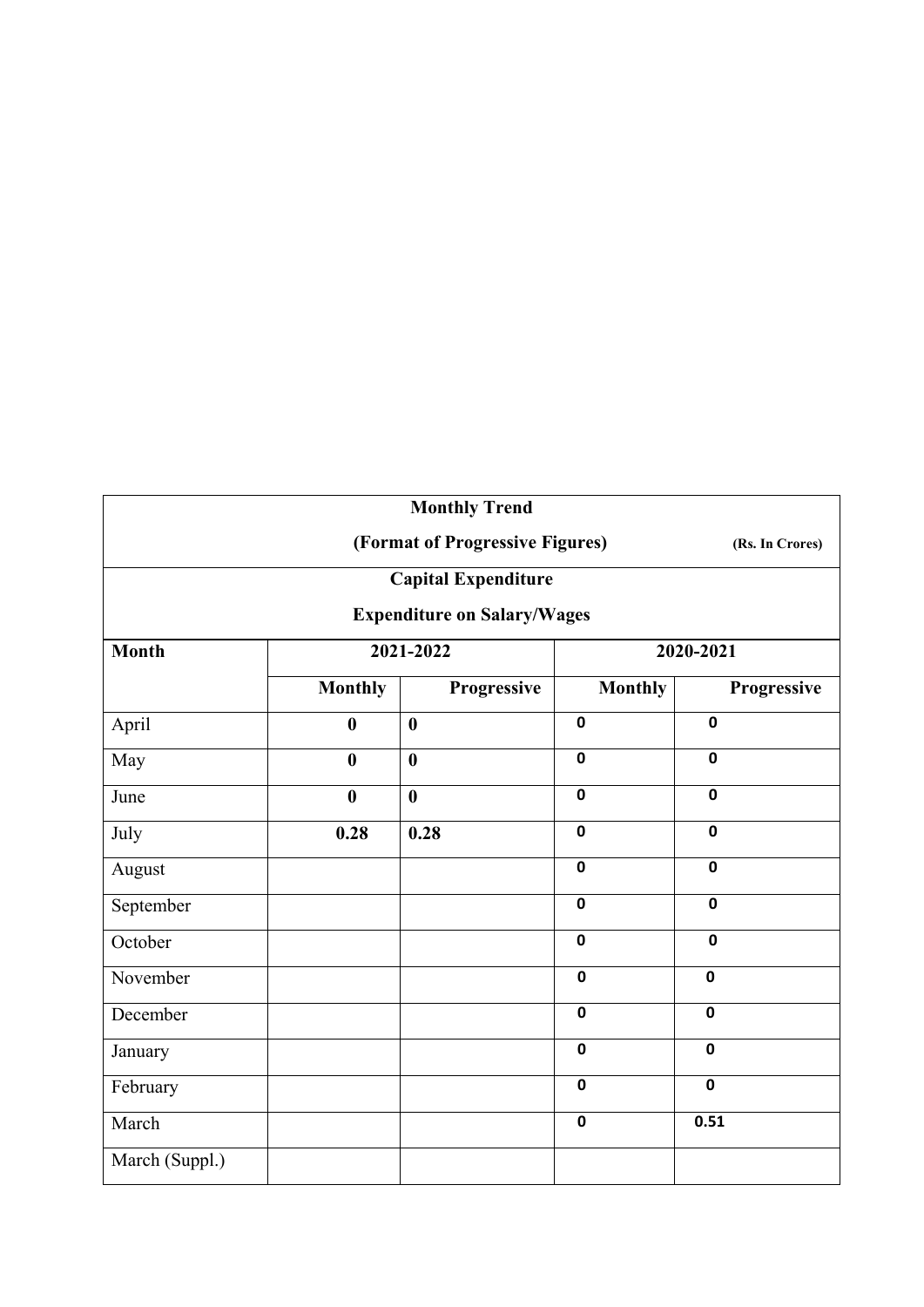|                |                                     | <b>Monthly Trend</b>            |                |                 |  |  |  |  |
|----------------|-------------------------------------|---------------------------------|----------------|-----------------|--|--|--|--|
|                |                                     | (Format of Progressive Figures) |                | (Rs. In Crores) |  |  |  |  |
|                | <b>Loans and Advances Disbursed</b> |                                 |                |                 |  |  |  |  |
| <b>Month</b>   |                                     | 2021-2022                       | 2020-2021      |                 |  |  |  |  |
|                | <b>Monthly</b>                      | Progressive                     | <b>Monthly</b> | Progressive     |  |  |  |  |
| April          | $\boldsymbol{0}$                    | $\bf{0}$                        | 0.75           | 0.75            |  |  |  |  |
| May            | 7.50                                | 7.50                            | 13.94          | 14.69           |  |  |  |  |
| June           | 7.90                                | 15.40                           | 2.90           | 17.59           |  |  |  |  |
| July           | 1.80                                | 17.20                           | 4.44           | 22.03           |  |  |  |  |
| August         |                                     |                                 | 2.94           | 24.97           |  |  |  |  |
| September      |                                     |                                 | 1.33           | 26.30           |  |  |  |  |
| October        |                                     |                                 | 7.5            | 33.80           |  |  |  |  |
| November       |                                     |                                 | $\mathbf 0$    | 33.80           |  |  |  |  |
| December       |                                     |                                 | 6.98           | 40.78           |  |  |  |  |
| January        |                                     |                                 | 4.75           | 45.5<br>3       |  |  |  |  |
| February       |                                     |                                 | 0.75           | 46.2<br>8       |  |  |  |  |
| March          |                                     |                                 | 15.36          | 61.6<br>4       |  |  |  |  |
| March (Suppl.) |                                     |                                 |                |                 |  |  |  |  |